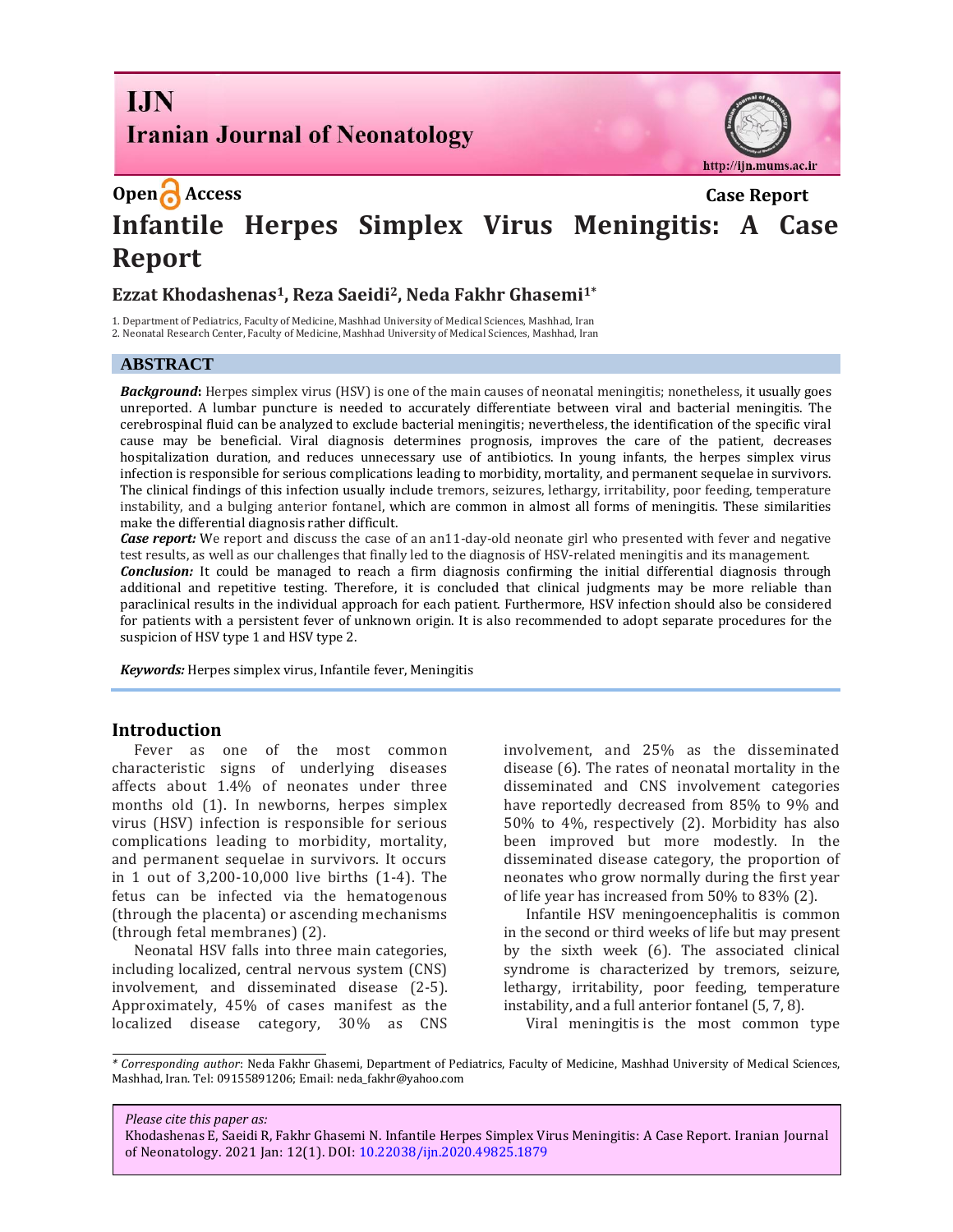of neonatal meningitis in neonates, and it can be fatal if left untreated  $(7)$ . Herpes simplex virus type 2 (HSV-2) is the most common herpes virus causing meningitis; nonetheless, other viruses, such as HIV and Zika, may also cause viral meningitis (7). The clinical signs of viral meningitis are usually similar to those of bacterial meningitis but are less severe. The incidence rate of bacterial meningitis has significantly decreased; on the contrary, the rate of viral meningitis has demonstrated a marked increase. For instance, only 0.3-0.4% of American neonates presenting with fever may be diagnosed with bacterial meningitis (1); however, in the UK, the incidence rate of viral meningitis has been reported to be 312.5 per 100,000 neonates under three months old (7).

In this case report, we present the case of an 11-day-old newborn girl presented with fever and negative test results with the final diagnosis of HSV-related meningitis.

### **Case report**

The case was an 11-day-old neonate girl presented with fever. She could not feed properly, was irritable since two days earlier, and got lethargic before being admitted to the emergency department. She was the first child of the family born after 40 weeks of pregnancy following a normal vaginal delivery without any complications during birth. Her birth weight was 3900 grams. She looked ill on examination, and her vital signs were as follows: pulse rate:150 per min, respiratory rate: 45 per min, axillary body temperature: 38.5°C, and oxygen saturation (SpO2): 100%. Her anterior fontanel was open with a size of 2.5×2 centimeters. There was a papule on her upper lip just at the site of her right naris since the fourth day of life and multiple red papules and pustules on her lower jaw since the sixth day of life that grew larger and became ulcerated (Figure 1). Her infantile



**Figure 1.** A papule on the upper lip, and multiple red papules and pustules on the lower jaw of the case

reflexes, including sucking, Moro, and rooting reflexes, had diminished. She weighed 4,550 grams, and her height was 52 centimeters. Three days after admission, she had generalized toniccolonic seizures with an upward gaze that lasted for a minute and was repeated three times in total. During those three days, her fever did not respond to conventional therapies.

Her first laboratory results are summarized in Table 1. As illustrated in this table, the lymphomononuclear leukocytosis was the first abnormal finding.

Cardiomegaly was suspected upon evaluating her chest X-ray (CXR) result. Taking into account her tachycardia, a cardiologic consultation was

| Test                        | Value                | Normal range          |
|-----------------------------|----------------------|-----------------------|
| Hematology-CBC              |                      |                       |
| <b>RBC</b>                  | $9 \times 10^{3*}$   | 4.4-11.3 $(x10^3)^*$  |
| Hb                          | $15.7$ g/dL          | 12.3-15.3 g/dL        |
| Hct                         | 46.0%                | 36-45%                |
| <b>MCV</b>                  | $102.4$ **           | 80-100**              |
| <b>MCH</b>                  | 35.0 pg              |                       |
| MCHC                        | 34.1 g/dL            |                       |
| RDW-CV                      | 15.6%                | 11.5-15%              |
| Platelet                    | $440 \times 10^{3*}$ | 150-450 (×103)*       |
| <b>PDW</b>                  | $11.4**$             | $9.8 - 17**$          |
| <b>MPV</b>                  | $10.0$ **            | $8.6 - 12.7$ **       |
| <b>WBC</b>                  | $9 \times 10^{3*}$   | 4.4-11.3 $(x103)^{*}$ |
| Neutrophils                 | 35 %                 | 45.5-73.1%            |
| Lymph                       | 51.2%                | 20-45%                |
| Mixed (mono + Eos + baso)   | 13.8%                | 6-15%                 |
| <b>CRP</b>                  | $3.3 \text{ mg/L}$   | $< 6$ mg/L            |
| <b>VBG</b>                  |                      |                       |
| PH                          | 7.350                |                       |
| P <sub>O</sub> <sub>2</sub> | $50.9***$            |                       |
| PCO <sub>2</sub>            | $35.8***$            |                       |
| HCO <sub>3</sub>            | 19.8 mEq/L           |                       |
| BE                          | $-4.7$ ****          |                       |
| <b>BB</b>                   | 42.7****             |                       |
| $02$ sat                    | 83.5%                |                       |
| <b>SBE</b>                  | $-4.8$ ****          |                       |
| TCO <sub>2</sub>            | $20.9***$            |                       |
| a-ADO <sub>2</sub>          |                      |                       |
| ESR <sub>1</sub> h          | 6 mm/h               | <18 mm/h              |
| <b>BS</b>                   | 79*****              |                       |
| Urea                        | $17***$              | $17 - 45***$          |
| Creatinine                  | $0.5***$             | $0.5 - 1.3***$        |
| Sodium                      | $136***$             | 135-145*****          |
| Potassium                   | $5.2***$             | $3.5 - 5.3***$        |
| UA                          | NL                   |                       |

 $*$ : microL,  $**$ : fL,  $***$ : mmHg,  $***$ : Mmol/L,  $***$ : mg/dL

RBC: red blood cell, Hb: Hemoglobin, Hct: hematocrit, MCV: Mean corpuscular volume, MCH: mean corpuscular hemoglobin, MCHC: mean corpuscular hemoglobin concentration, RDW-CV: Red blood cell distribution width, PDW: platelet distribution width, MPV: Mean platelet volume, WBC: white blood cell, CRP: C-reactive protein, VBG: Venous blood gas, P2o: partial pressure of oxygen, pCO2: Partial Pressure of Carbon Dioxide, HCO3: Bicarbonate, O2 sat: Oxygen saturation, SBE: Subacute bacterial endocarditis, TCO2: total carbon dioxide, A-aDO2: Alveolar-arterial Oxygen Gradient, erythrocyte sedimentation edimentation rate: ESR, UA: urine analysis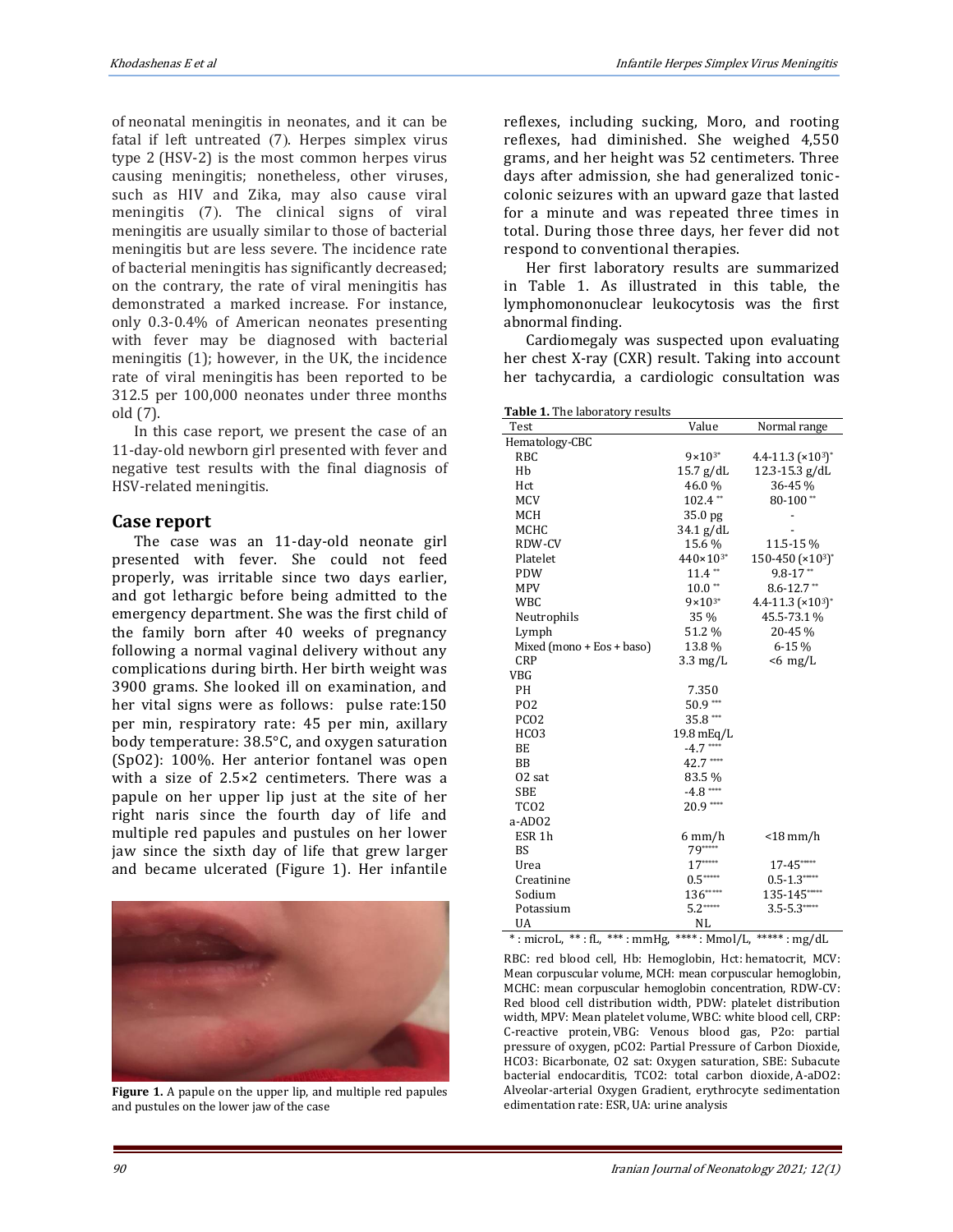requested, and electrocardiogram and echocardiography were performed accordingly. A small patent foramen ovale (PFO) and closing patent ductus arteriosus (PDA) were found with no abnormality relevant to her condition.

After one unsuccessful lumbar puncture (LP), the procedure was tried again 12 h later. The obtained specimen was bloody with a semi-clear appearance. The following cerebrospinal fluid (CSF) analysis showed a polymorphonuclear dominant white blood cell (WBC) count of 1940/mm3. The red blood cell (RBC) count was high, and a high protein level and a normal glucose level were detected. The CSF culture did not demonstrate any growth after 48 h. Considering the new-found results and the clinical picture, the first suspicion was the HSV infection. The CSF analysis results are presented in Table 2.

A polymerase chain reaction (PCR) test was ordered to assess the presence of HSV types 1 and 2 in the blood; moreover, liver enzyme levels were evaluated. The blood PCR was negative, and the levels of ALT and AST were 40 and 42 IU/L, respectively.

In addition to fever, the seizure was observed as a new sign; therefore, a battery of tests was requested, including brain magnetic resonance imaging (MRI), electroencephalogram (EEG), calcium, and ammonia blood level. The brain MRI without contrast showed high signal intensity on the right temporal lobe, especially in T1 and T2 views. Calcium and ammonia levels were normal, and EEG demonstrated no abnormality. A new laboratory test was performed at that stage, and the test results are summarized in Table 3.

A lumbar puncture was performed again, and a PCR was conducted on the CSF sample to look for HSV types 1 and 2. The results were rather conclusive for our suspected diagnosis, and HSV particles were found; therefore, the patient was diagnosed with HSV-related meningoencephalitis.

| Metric                  | Observation               |
|-------------------------|---------------------------|
| Macroscopic             |                           |
| Color before centrifuge | Bloody                    |
| Appearance              | Semi-clear                |
| Microscopic             |                           |
| WBC.                    | $1940 \text{ mm}^3$       |
| RBC.                    | $9400$ mm <sup>3</sup>    |
| Polynuclear             | 70%                       |
| Mononuclear             | 30%                       |
| Sugar                   | 49 mg/dL (Normal: 45-85)  |
| T.protein               | 125 mg/dL (Normal: 15-45) |

WBC: white blood cell, RBC: red blood cell

| <b>Table 3.</b> Laboratory findings of additional laboratory tests |  |  |  |
|--------------------------------------------------------------------|--|--|--|
| performed after observing seizure                                  |  |  |  |

| Test                                        | Value                  | Normal range             |  |  |
|---------------------------------------------|------------------------|--------------------------|--|--|
| Urea                                        | $6^*$                  | $17 - 45$ *              |  |  |
| Creatinine                                  | $0.5*$                 | $0.6 - 1.3^*$            |  |  |
| Calcium                                     | $10.5*$                | $8.5 - 10.5^*$           |  |  |
| Phosphorus                                  | $7.1^*$                | $4 - 7^*$                |  |  |
| Magnesium                                   | $1.85*$                | $1.7 - 2.7$ <sup>*</sup> |  |  |
| Sodium                                      | $140**$                | 135-145**                |  |  |
| Potassium                                   | $5.9**$                | $3.5 - 5.5$ **           |  |  |
| <b>CRP</b>                                  | 0.5                    | < 6                      |  |  |
| Hematology-CBC                              |                        |                          |  |  |
| RBC                                         | $8 \times 10^{3***}$   | 4.4-11.3 $(x10^3)$ ***   |  |  |
| Hb                                          | $15.4$ g/dL            | $12.3 - 15.3$ g/dL       |  |  |
| Hct                                         | 47.5 %                 | 36-45%                   |  |  |
| <b>MCV</b>                                  | $106***$               | $80 - 100$ ****          |  |  |
| <b>MCH</b>                                  | 34.4 pg                |                          |  |  |
| MCHC                                        | $32.4$ g/dL            |                          |  |  |
| RDW-CV                                      | 15.4%                  | 11.5 - 15%               |  |  |
| Platelet                                    | $165 \times 10^{3***}$ | 150-450 (×103)***        |  |  |
| <b>PDW</b>                                  | $14.2***$              | $9.8 - 17***$            |  |  |
| <b>MPV</b>                                  | $11***$                | $8.6 - 12.7$ ****        |  |  |
| <b>WBC</b>                                  | $8 \times 10^{3***}$   | 4.4-11.3 $(x103)$ ***    |  |  |
| *: mg/dL, **: mEq/dL, ***: microL, **** :fL |                        |                          |  |  |

RBC: red blood cell, Hb: Hemoglobin, Hct: hematocrit, MCV: Mean corpuscular volume, MCH: mean corpuscular hemoglobin, MCHC: mean corpuscular hemoglobin concentration, RDW-CV: Red blood cell distribution width, PDW: platelet distribution width, MPV: Mean platelet volume, WBC: white blood cell, CRP: C-reactive protein,

In ill-appearing patients presented with fever, the logical course of empiric therapy includes ampicillin and cefotaxime; however, in our case, the fever was not resolved after two days of therapy. Suspecting the HSV infection, we administered ampicillin, in addition to acyclovir 80 mg IV stat and 20 mg/kg q8h. On the third day, the patient began to contract tonic-clonic seizure attacks which were managed by phenobarbital. According to biochemical testing, the empirical therapy was modified, ampicillin was discontinued, and the patient received vancomycin. The antibiotics and acyclovir were continued for two weeks. An LP was performed again after this period, and due to the positive PCR test for HSV particles, the intravenous anti-HSV treatment was continued until the  $21^{st}$  day and switched to oral therapy afterward.

#### **Discussion**

An ill febrile neonate with poor feeding and irritability presented to the emergency room. Sepsis workup was performed, and the patient was initiated on antimicrobial empiric therapy. Her blood test results showed leukocytosis, and her lumbar puncture analysis demonstrated elevated protein levels, the glucose level was normal, and polymorphonuclear dominant WBC was detected. During her admission, she had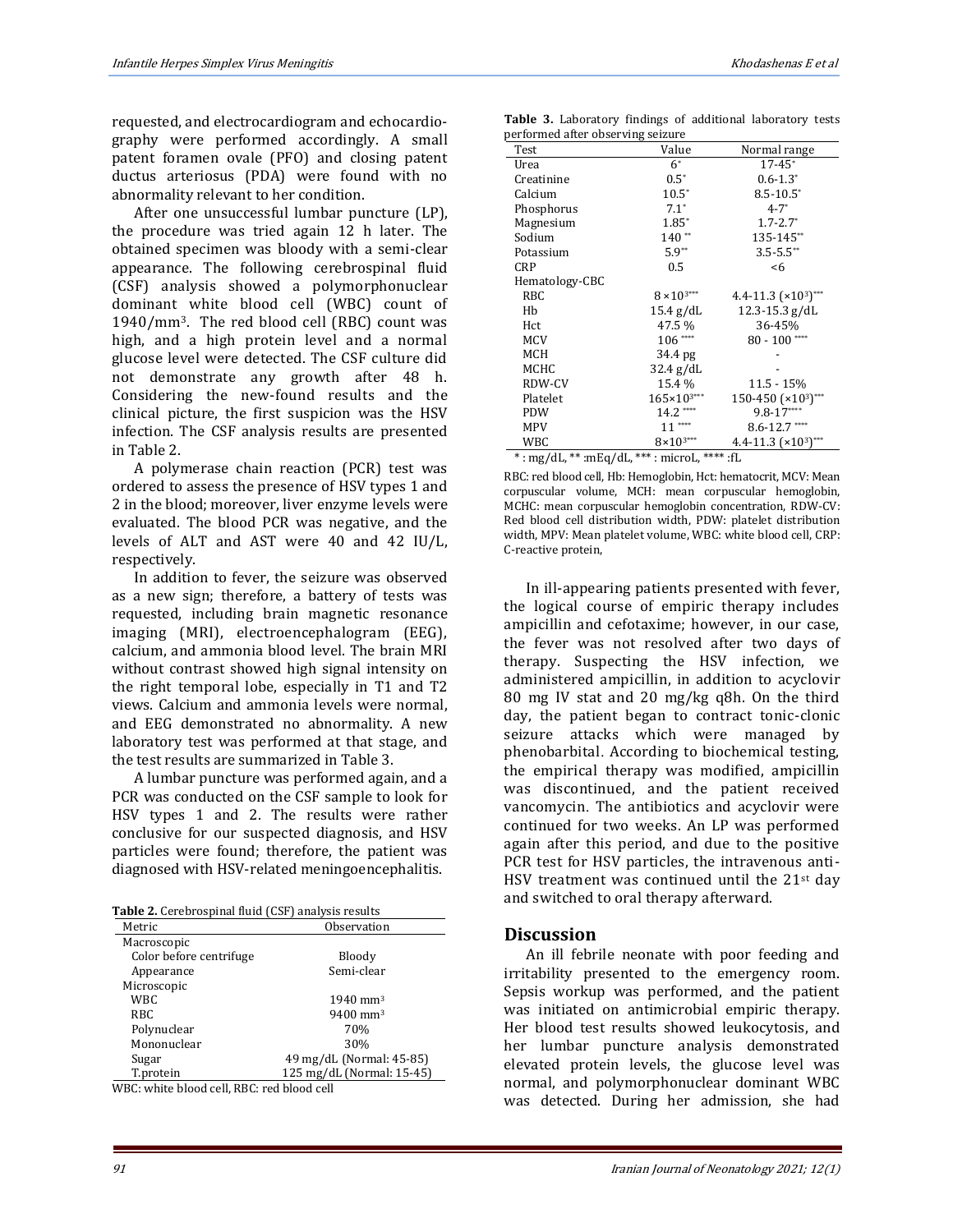seizures multiple times; accordingly, a CSF PCR was ordered for the detection of HSV particles, and acyclovir was added as part of the empiric therapy. The PCR result was positive for HSV, confirming our diagnosis.

Numerous factors need to be considered while choosing the best possible management of an infant presenting with fever. The appearance of the patient is the first factor. For instance, the risk of a bacterial infection is higher in an ill-appearing patient. Moreover, in patients younger than six weeks of age, the HSV infection should be taken into account as a possible diagnosis (9, 10).

Empiric antimicrobial therapy in ill infants may be started regardless of the laboratory results, while the choice of empiric therapy depends on the patient's age. Neonates under 28 days old are administered ampicillin, cefotaxime/gentamicin, and acyclovir as the antimicrobial agents of choice (11-13). Before the initiation of acyclovir therapy, samples should be obtained for the detection of HSV infection, and the treatment plan should be modified based on the results (6, 14). Experts recommend acyclovir as an empiric therapy candidate after obtaining CSF samples for PCR and analysis in ill-appearing newborns with aseptic meningitis or clinical findings of meningoencephalitis without a bacterial cause (15, 16). Our patient was started on empiric antibiotics without acyclovir. The absence of acyclovir in her regimen was due to her parents' disagreement with a lumbar puncture at the beginning. Furthermore, the administration of acyclovir may be left optional.

An ill appearance with or without fever would be enough to have a full sepsis workup panel: Complete blood count (CBC) with differential, blood glucose and culture, inflammatory markers (e.g., C-reactive protein (CRP) and procalcitonin (PCT)), urine analysis and culture, CXR, CSF analysis and culture, and CSF PCR (indicated in HSV or enterovirus studies) (9, 11, 17). Among the aforementioned tests, all of them were normal in our patient, except the CSF analysis which showed an underlying CNS-related disease.

The chance of a successful LP in neonates in the first attempt to obtain CSF with <10,000 RBC varies from  $45-74\%$  (29, 30), and the age of  $\leq 90$ days is one of the major risk factors of failure to obtain CSF, despite several attempts (18). In our case, after instructing the patient's family on the aspects and involved risks and obtaining informed consent, LP was performed which failed in the first attempt, followed by a successful try.

After suspecting meningitis based on the LP results and the occurrence of seizures, the identification of the main cause was essential for choosing the course of action. The clinical manifestations of infantile viral meningitis are similar to those of bacterial meningitis but are usually less severe (19). Common features may be fever followed by nonspecific symptoms, such as poor feeding, diarrhea, rash, and vomiting (20). It is not possible to differentiate between viral and bacterial meningitis solely based on clinical features, and the CSF profile tends to overlap, especially in the early stages of the disease (21-23). Although pleocytosis with a predominance of mononuclear cells in CSF analysis is not always suggestive of viral meningitis and can be observed in non-viral infections, the glucose CSF level can help make the differential diagnosis more narrow and specific (24). The features of CSF analysis in the background of viral meningitis include WBC< 500 cells/microL with a mononuclear predominance, a normal glucose level, CSF protein < 100 mg/dL, and a negative gram stain (25, 26).

CSF analysis may yield a normal or moderately elevated glucose concentration, mildly elevated protein, and mononuclear cell pleocytosis in the setting of HSV CNS infection (27). Normal CSF findings do not rule out the possibility of HSV infection due to the probable lag in the early stages of the disease. The presence of RBC in HSV infected CSF is not common and is usually due to a "bloody tap" (27). Vesicles are useful findings that may lead the clinicians to the diagnosis of HSV CNS disease, which is otherwise quite challenging to be distinguished from other types of meningitis (14, 28).

In our patient, a series of findings raised suspicion of HSV CNS disease. These findings included high total protein and normal glucose level in the CSF analysis, a herpetic-like lesion on the jaws, and persistent fever despite administering an antibacterial regimen. Therefore, the patient was initiated on IV acyclovir. The signs of HSV infection in infants, such as seizures, mucocutaneous vesicles, and focal neurological findings should prompt the physicians to perform a blood PCR for HSV, serum alanine transaminase and aspartate transaminase for evaluating HSVassociated hepatitis, swab or scraping samples from skin vesicles for culture, and immunological assay (9, 11, 17).

Swabs/scrapings from skin lesions should be obtained when there is a solid suspicion against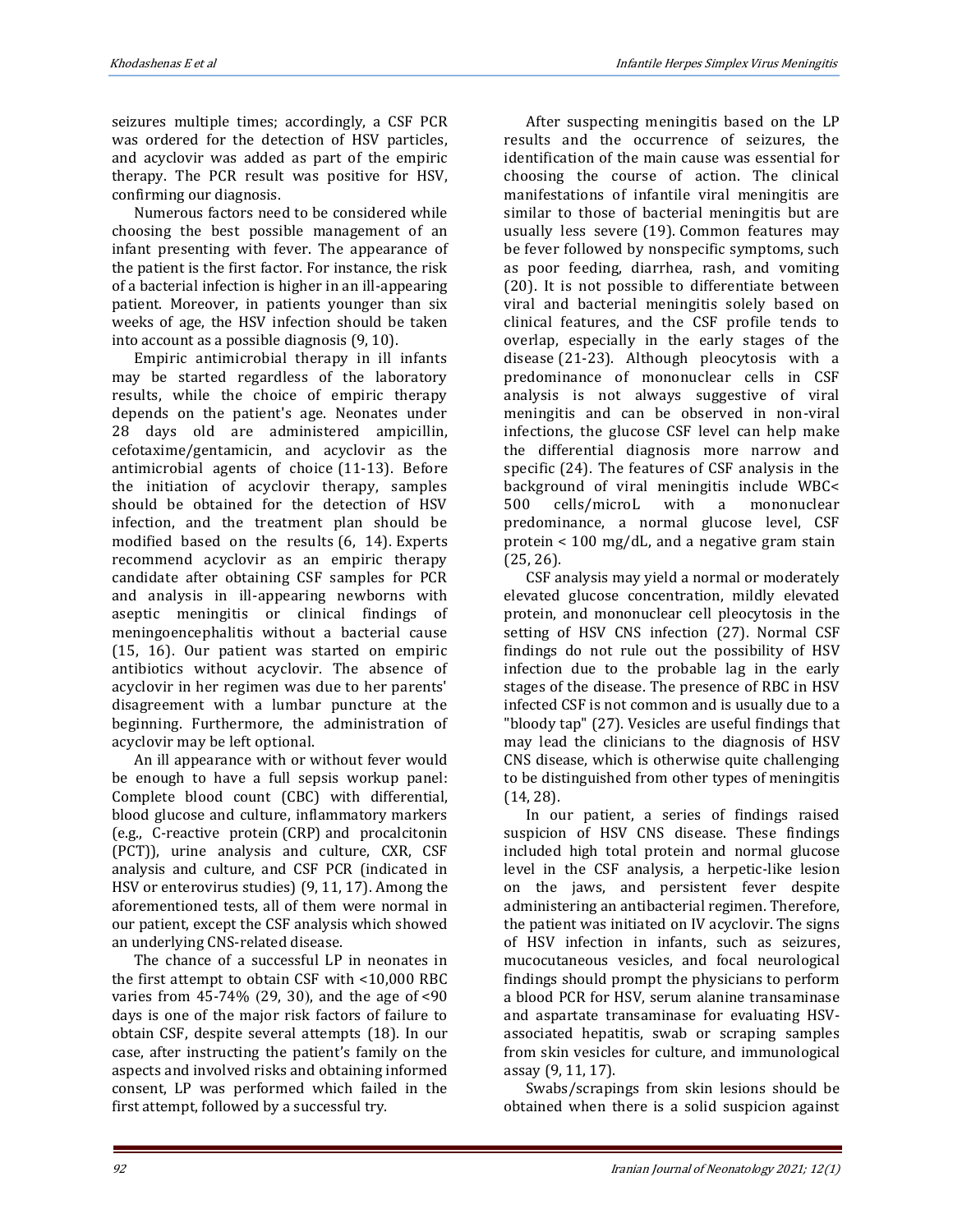HSV infection, and viral culture should be performed on the specimen. Although a direct immunofluorescence assay (DFA) on skin lesions is a rapid test, it does not offer sufficient sensitivity as culture does (6). The role of PCR in assessing skin lesions has not been studied and is not generally recommended (6). Nevertheless, PCR of blood or plasma samples should be performed to detect HSV DNA. A positive result confirms the diagnosis of HSV infection (2, 27, 29- 31). On the contrary, these tests were normal in the case of our patient.

The inflammatory markers, such as CRP and PCT, are useful when accompanied by urine analysis, WBC count, or absolute band count (32, 33). In our patient, CRP was assessed and reported to be normal. An abnormal EEG is common in the very early stages of HSV CNS infection and manifests as focal or multifocal periodic epileptiform discharges which are characteristic of the disease; therefore, it should be performed in suspected cases (2, 34). The EEG performed on our patient did not point to any significant abnormality.

Neuroimaging should be conducted in all newborns with any type of HSV disease, and MRI, CT scan, and ultrasonography are all acceptable options (6). MRI and CT scan are the recommended techniques to determine the location and extension of brain involvement. Findings vary substantially and may include a normal scan in some cases, parenchymal brain edema, hemorrhage, destructive lesions, or an abnormal attenuation (2, 7). The MRI results in our case were suggestive of high signal intensity on the right temporal lobe, especially in T1 and T2 views with heterogeneous low signaling areas without significant restriction.

The best option for detecting CNS HSV infection is PCR with a sensitivity of 75-100% and specificity of 70-100%. Diagnosis of CNS disease is based on positive CSF HSV DNA in PCR testing or clinical evidence, as mentioned above, along with the isolation of HSV in swab/scraping of skin lesions or positive HSV DNA PCR in the blood or plasma (35). In our patient, the test was positive, confirming our diagnosis.

Acyclovir is recommended as the therapy of choice for all types of HSV infection (6, 17). It is used in both virologically proven and clinically suspected HSV disease and infection (6, 16, 28). On suspicion of HSV infection, the intravenous acyclovir should be administered without any delay to improve clinical outcomes (36-40). The appropriate dosing of acyclovir for all types of

HSV disease in young infants is 60 mg/kg/day intravenously, divided into three doses administered every 8 h (37). In our case, the acyclovir administration was 80 mg IV q8h.

The literature search yielded a few comparable cases, especially two cases with noticeable similarities to our patient. One of them was presented by Whelan and Carpa (41). The only finding reported in the mentioned study was vesicular lesions on the chest. Their workup included similarly HSV PCR testing of CSF and blood which showed positive results. Their patient was managed by acyclovir for 21 days, followed by repeated CSF analyses (41). To respect the preference of the patient's family, the follow-up CSF testing was not performed in our case; therefore, we had to follow up with the patient just by clinical conditions.

Along the same lines, Kumasaka et al. reported the case of a 13-day febrile neonate born to a mother diagnosed with HSV during her pregnancy. Their patient did not have any skin lesions, and the laboratory results were normal, except for the CSF analysis that showed mild mononuclear celldominant pleocytosis, high protein level, and a normal glucose range. However, the HSV CSF PCR was positive. They also evaluated the level of specific IgG and IgM against HSV in serum multiple times. The patient was started on acyclovir at a dosage of 30 mg/kg/day and immunoglobulin at the commencement of the treatment, and the acyclovir dosage was doubled after confirming the diagnosis based on PCR results (42).

# **Conclusion**

On suspicion of HSV infection in the setting of fever, further investigations may be vital to confirm the diagnosis; however, in some cases, the results may not be conclusive. Non-response to empiric therapy may also add to clinicians' confusion. In our case, we were presented with a suspected diagnosis and managed to reach a firm diagnosis confirming our initial differential diagnosis through additional and repetitive testing. In light of the obtained results, it can be concluded that clinical judgments should be more greatly relied upon, as compared to paraclinical results, in the individual approach for each patient. In addition, it is recommended to adopt separate procedures for the suspicion of HSV type 1 and HSV type 2.

# **Acknowledgments**

None.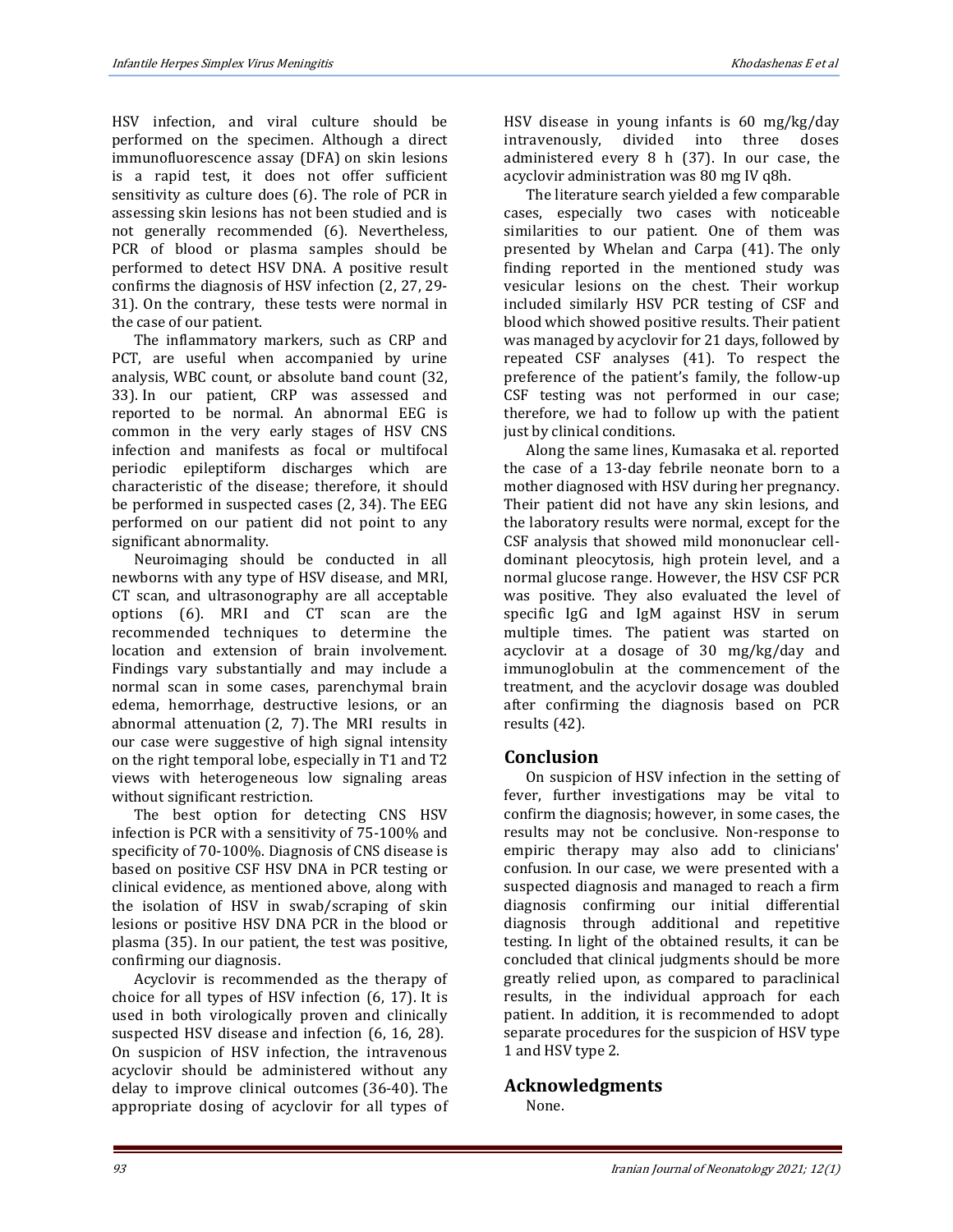# **Conflicts of interest**

The authors declare that they have no conflict of interest regarding the publication of this article.

#### **References**

- 1. Powell EC, Mahajan PV, Roosevelt G, Hoyle Jr JD, Gattu R, Cruz AT, et al. Epidemiology of bacteremia in febrile infants aged 60 days and younger. Ann Emerg Med. 2018; 71(2):211-6.
- 2. Kimberlin DW. Neonatal herpes simplex infection. Clin Microbiol Rev. 2004; 17(1):1-13.
- 3. Corey L, Wald A. Maternal and neonatal herpes simplex virus infections. N Engl J Med. 2009; 361(14):1376-85.
- 4. Whitley R, Arvin A, Prober C, Corey L, Burchett S, Plotkin S, et al. Predictors of morbidity and mortality in neonates with herpes simplex virus infections. N Engl J Med. 1991; 324(7):450-4.
- 5. Saeidi R, Heydarian F, Fakehi V. Role of intravenous extra fluid therapy in icteric neonates receiving phototherapy. Saudi Med J. 2009 Sep 1;30(9):1176-9.
- 6. Kimberlin DW. Red book: 2018-2021 report of the committee on infectious diseases. Illinois: American Academy of Pediatrics; 2018.
- 7. Toth C, Harder S, Yager J. Neonatal herpes encephalitis: a case series and review of clinical presentation. Can J Neurol Sci. 2003; 30(1):36-40.
- 8. Corey L, Whitley R, Stone EF, Mohan K. Difference between herpes simplex virus type I and type 2 neonatal encephalitis in neurological outcome. Lancet. 1988; 331(8575-8576):1-4.
- 9. Bonadio WA, Hennes H, Smith D, Ruffing R, Melzer-Lange M, Lye P, et al. Reliability of observation variables in distinguishing infectious outcome of febrile young infants. Pediatr Infect Dis J. 1993; 12(2):111-4.
- 10. Cruz AT, Freedman SB, Kulik DM, Okada PJ, Fleming AH, Mistry RD, et al. Herpes Simplex Virus Infection in Infants Undergoing Meningitis Evaluation. Pediatrics. 2018;141(2):e20171688.
- 11. Baker MD, Avner JR, Bell LM. Failure of infant observation scales in detecting serious illness in febrile, 4-to 8-week-old infants. Pediatrics. 1990; 85(6):1040-3.
- 12. Gómez B, Mintegi S, Benito J, Egireun A, Garcia D, Astobiza E. Blood culture and bacteremia predictors in infants less than three months of age with fever without source. Pediatr Infect Dis J. 2010; 29(1):43-7.
- 13. Gomez B, Mintegi S, Bressan S, Da Dalt L, Gervaix A, Lacroix L. Validation of the "step-by-step" approach in the management of young febrile infants. Pediatrics. 2016; 138(2):e20154381.
- 14. Kimberlin DW. Herpes simplex virus infections of the newborn. Semin Perinatol. 2007; 31(1):19-25.
- 15. Long SS. In defense of empiric acyclovir therapy in certain neonates. J Pediatr. 2008; 153(2):157-8.
- 16. Kimberlin DW. When should you initiate acyclovir therapy in a neonate? J Pediatr. 2008; 153(2):155-6.
- 17. Bachur RG, Harper MB. Predictive model for serious

bacterial infections among infants younger than 3 months of age. Pediatrics. 2001; 108(2):311-6.

- 18. Nigrovic LE, Kuppermann N, Neuman MI. Risk factors for traumatic or unsuccessful lumbar punctures in children. Ann Emerg Med. 2007; 49(6):762-71.
- 19. Fleisher GR. Infectious disease emergencies. In: Fleisher GR, Ludwig S, editors. Textbook of pediatric emergency. Philadelphia: Lippincott Williams & Wilkins; 2010. P. 783.
- 20. Britton PN, Dale RC, Nissen MD, Crawford N, Elliott E, Macartney K, et al. Parechovirus encephalitis and neurodevelopmental outcomes. Pediatrics. 2016; 137(2):e20152848.
- 21. Negrini B, Kelleher KJ, Wald ER. Cerebrospinal fluid findings in aseptic versus bacterial meningitis. Pediatrics. 2000; 105(2):316-9.
- 22. Logan SA, MacMahon E. Viral meningitis. BMJ. 2008; 336(7634):36-40.
- 23. Kimura H, Futamura M, Kito H, Ando T, Goto M, Kuzushima K, et al. Detection of viral DNA in neonatal herpes simplex virus infections: frequent and prolonged presence in serum and cerebrospinal fluid. J Infect Dis. 1991; 164(2):289-93.
- 24. Roos KL. Pearls and pitfalls in the diagnosis and management of central nervous system infectious diseases. Semin Neurol. 1998; 18(2):185-96.
- 25. Jaffe M, Srugo I, Tirosh E, Colin A, Tal Y. The ameliorating effect of lumbar puncture in viral meningitis. Am J Dis Child. 1989; 143(6):682-5.
- 26. Overall JC Jr. Is it bacterial or viral? Laboratory differentiation. Pediatr Rev. 1993; 14(7):251-61.
- 27. Caviness AC, Demmler GJ, Selwyn BJ. Clinical and laboratory features of neonatal herpes simplex virus infection: a case-control study. Pediatr Infect Dis J. 2008; 27(5):425-30.
- 28. Caviness AC, Demmler GJ, Almendarez Y, Selwyn B. The prevalence of neonatal herpes simplex virus infection compared with serious bacterial illness in hospitalized neonates. J Pediatr. 2008; 153(2):164-9.
- 29. Cantey JB, Mejías A, Wallihan R, Doern C, Brock E, Salamon D, et al. Use of blood polymerase chain reaction testing for diagnosis of herpes simplex virus infection. J Pediatr. 2012; 161(2):357-61.
- 30. Mejías A, Bustos R, Ardura MI, Ramirez C, Sanchez P. Persistence of herpes simplex virus DNA in cerebrospinal fluid of neonates with herpes simplex virus encephalitis. J Perinatol. 2009; 29(4):290-6.
- 31. Melvin AJ, Mohan KM, Schiffer JT, Drolette LM, Magaret A, Corey L, et al. Plasma and cerebrospinal fluid herpes simplex virus levels at diagnosis and outcome of neonatal infection. J Pediatr. 2015; 166(4):827-33.
- 32. Bressan S, Gomez B, Mintegi S, Da Dalt L, Blazquez D, Olaciregui I, et al. Diagnostic performance of the labscore in predicting severe and invasive bacterial infections in well-appearing young febrile infants. Pediatr Infect Dis J. 2012; 31(12):1239-44.
- 33. Hansen M, Boesen A, Holm L, Flyvbjerg A, Langberg H, Kjaer M. Local administration of insulin-like